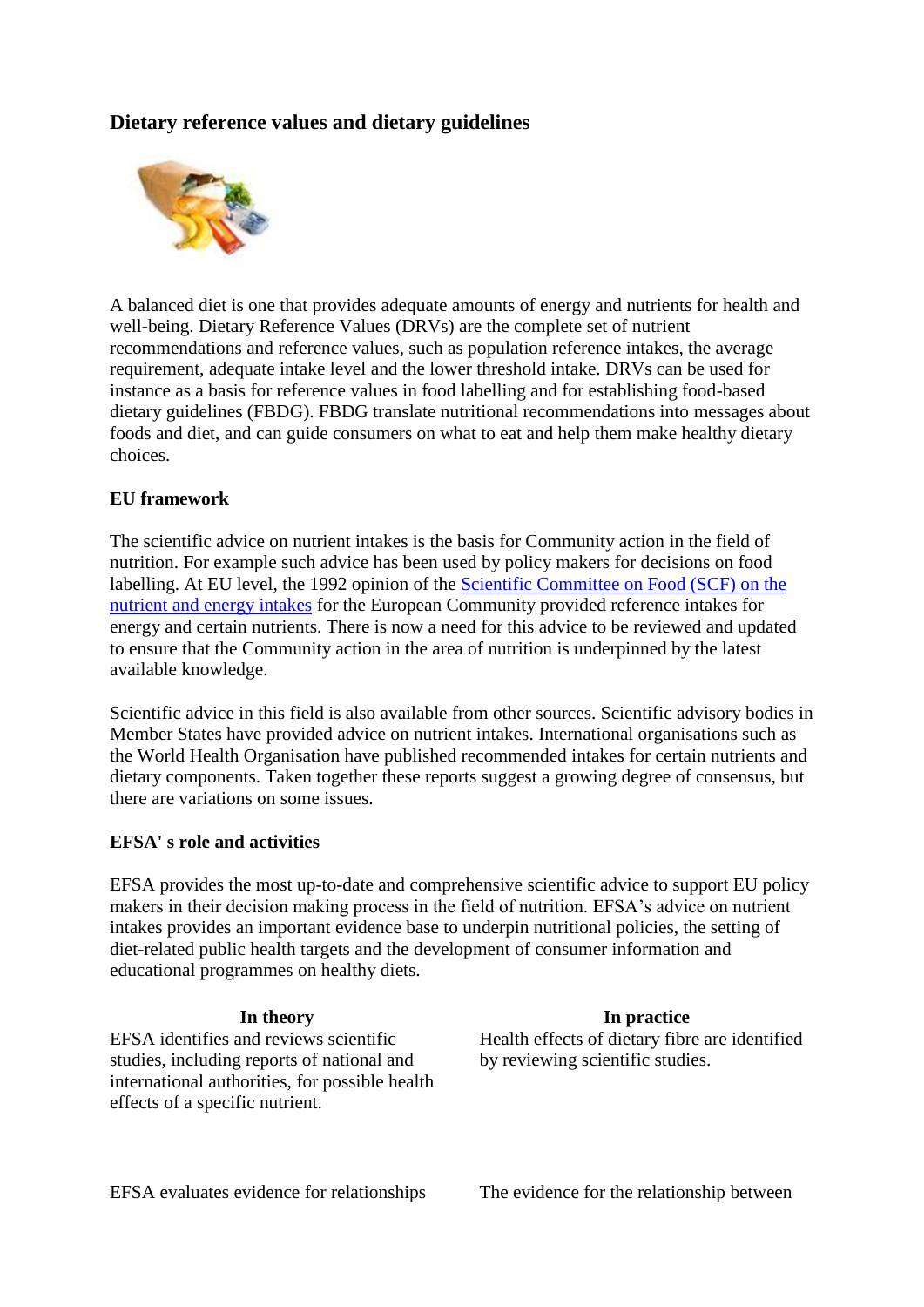between the intake of a nutrient and defined health outcomes.

dietary fibre intake and bowel function or diet-related diseases is evaluated.

Where nutrient-health relationships are established, EFSA provides scientific advice which may be used by policy makers.

A daily intake of 25 g of dietary fibre is set as a Dietary Reference Value because it is adequate for normal bowel function in adults, while consumption above 25 g dietary fibre per day may reduce risk of coronary heart disease and type 2 diabetes and may improve weight maintenance.

### *How is this advice utilised?*

**Policy makers**, such as Member States authorities, may use such scientific advice (also taking into account food and nutrient intakes and health status of their population) when making nutrient intake recommendations (e.g. setting a recommended daily intake of dietary fibre of 25 g for adults) or when establishing food based dietary guidelines (e.g. recommending regular consumption of fruits, vegetables and wholegrain cereals).

### *EFSA's work on DRVs*

EFSA has been asked by the European Commission to review and update the reference values for nutrient and energy intakes established in 1993 by the Scientific Committee on Food. In doing so EFSA is taking into account new scientific evidence and recent recommendations issued at national and at international level. In addition, the Commission has also asked EFSA to help public authorities in Member States in translating nutrient-based recommendation into practical food-based dietary guidelines.

In order to ensure a consistent approach throughout, EFSA's Panel on Dietetic Products, Nutrition and Allergies (NDA) laid down general principles for establishing Dietary Reference Values in an opinion published in March 2010. In addition, the Panel also established DRVs for carbohydrates, dietary fibre, fats and water.

Moreover the Panel published a further opinion on food-based dietary guidelines providing advice to policy makers on how to translate nutritional recommendations into messages about foods.

- EFSA sets European [dietary reference values for nutrient intakes](http://www.efsa.europa.eu/en/press/news/nda100326.htm)
- Before being finalised the draft opinions were also discussed at a National Expert Meeting with Member States on DRVs held in Barcelona in September 2009. [Meeting](http://www.efsa.europa.eu/en/events/event/af090907.htm)  [with national experts on Dietary Reference Values \(DRVs\)](http://www.efsa.europa.eu/en/events/event/af090907.htm)

All draft opinions on DRVs, including those published in March 2010, are subject to public consultation with Member States, the scientific community, and other stakeholders before their finalisation. This ensures that EFSA benefits from the widest range of views to finalise the work and provide the most up-to-date, clear and comprehensive advice to EU decision makers.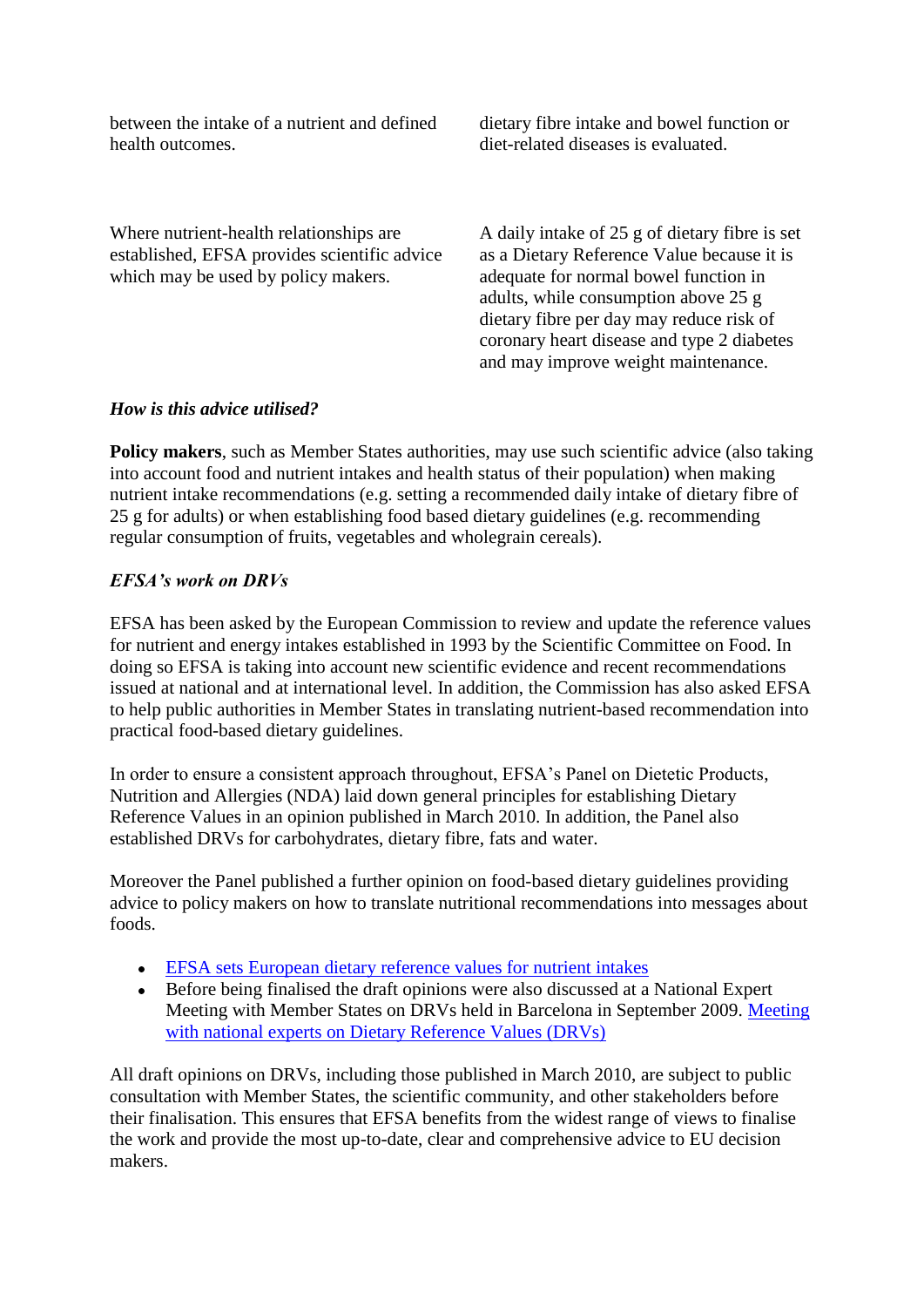Besides, EFSA has also provided scientific advice on the setting of tolerable upper levels of intakes (UL) for vitamins and minerals. These DRVs represent the highest level of daily intake of a nutrient that is likely to pose no risk of adverse health effects. The UL set by EFSA will support the European Commission and Member States in the establishment of maximum levels of nutrients authorised in fortified foods and food supplements.

[Tolerable Upper Intake Levels for Vitamins and Minerals by the Scientific Panel on](http://www.efsa.europa.eu/cs/Satellite?c=Scientific_Document&childpagename=EFSA%2FLayout&cid=1178633962601&pagename=Wrapper%2FCommon)  Dietetic products, nutrition and allergies (NDA) and Scientific Committee on Food [\(SCF\)](http://www.efsa.europa.eu/cs/Satellite?c=Scientific_Document&childpagename=EFSA%2FLayout&cid=1178633962601&pagename=Wrapper%2FCommon)

Overview of public consultations related to DRVs:

| <b>Opinions</b>                            | <b>Status of the public consultation</b> |
|--------------------------------------------|------------------------------------------|
| General principles for setting DRVs        | Closed. Opinion published in March 2010. |
| DRVs for water                             | Closed. Opinion published in March 2010. |
| Guidance for food-based dietary guidelines | Closed. Opinion published in March 2010. |
| DRVs for carbohydrates and dietary fibre   | Closed. Opinion published in March 2010. |
| DRVs for fats                              | Closed. Opinion published in March 2010. |
| DRVs for proteins                          | Foreseen in 2010                         |
| DRVs for energy                            | Foreseen in 2010                         |
| DRVs for micronutrients                    | To be determined                         |

Scientific Documents [Scientific Opinion on Dietary Reference Values for carbohydrates and dietary fibre](http://www.efsa.europa.eu/en/scdocs/scdoc/1462.htm) 

Published: 25 March 2010 Adopted: 4 December 2009

[Scientific Opinion on establishing Food-Based Dietary Guidelines](http://www.efsa.europa.eu/en/scdocs/scdoc/1460.htm) 

Published: 25 March 2010 Adopted: 4 December 2009

[Scientific Opinion on Dietary Reference Values for water](http://www.efsa.europa.eu/en/scdocs/scdoc/1459.htm) 

Published: 25 March 2010 Adopted: 4 December 2009

[Scientific Opinion on principles for deriving and applying Dietary Reference Values](http://www.efsa.europa.eu/en/scdocs/scdoc/1458.htm) 

Published: 25 March 2010 Adopted: 4 December 2009

[Scientific Opinion on Dietary Reference Values for fats, including saturated fatty acids,](http://www.efsa.europa.eu/en/scdocs/scdoc/1461.htm)  [polyunsaturated fatty acids, monounsaturated fatty acids,](http://www.efsa.europa.eu/en/scdocs/scdoc/1461.htm) *trans* fatty acids, and cholesterol

Published: 25 March 2010 Adopted: 4 December 2009

Press Releases & News Stories [EFSA sets European dietary reference values for nutrient intakes](http://www.efsa.europa.eu/en/press/news/nda100326.htm)

26 March 2010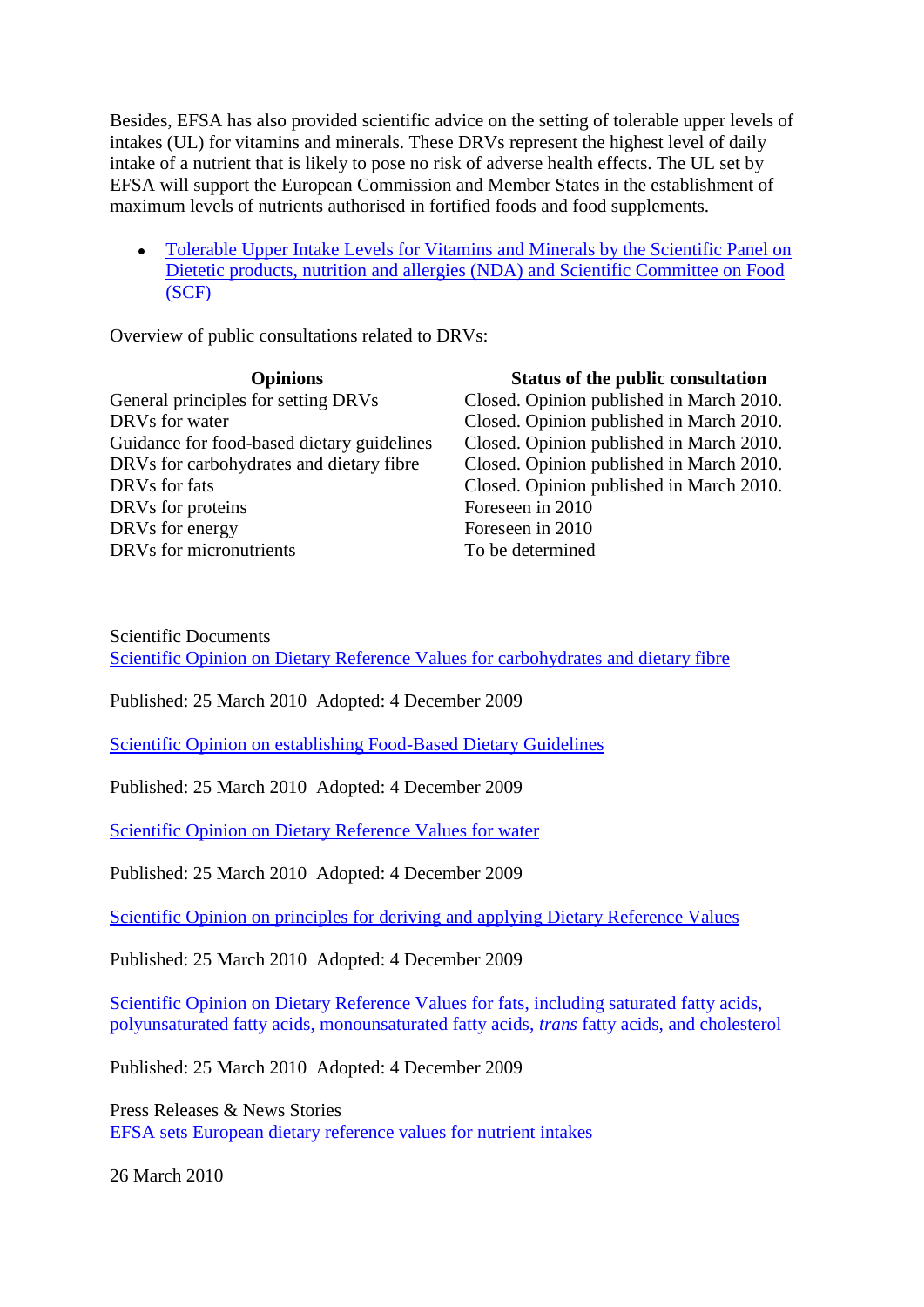[EFSA launches public consultation on Dietary Reference Values for carbohydrates, dietary](http://www.efsa.europa.eu/en/press/news/nda090805.htm)  [fibre, and fat](http://www.efsa.europa.eu/en/press/news/nda090805.htm)

5 August 2009

[EFSA launches public consultation on its general approach to establishing Dietary Reference](http://www.efsa.europa.eu/en/press/news/nda080813.htm)  [Values](http://www.efsa.europa.eu/en/press/news/nda080813.htm)

13 August 2008

[EFSA launches public consultation on its draft scientific opinion on Food-Based Dietary](http://www.efsa.europa.eu/en/press/news/nda080813b.htm)  **[Guidelines](http://www.efsa.europa.eu/en/press/news/nda080813b.htm)** 

13 August 2008

Events & Meetings [Meeting with national experts on Dietary Reference Values \(DRVs\)](http://www.efsa.europa.eu/en/events/event/af090907.htm)

Barcelona, 7 September 2009

Public Consultations & Calls for Contribution [Public consultation of the Scientific Panel on Dietetic Products, Nutrition and Allergies on the](http://www.efsa.europa.eu/en/consultationsclosed/call/nda090805.htm)  [draft Opinions regarding Dietary Reference Values \(formerly Population Reference Intakes\)](http://www.efsa.europa.eu/en/consultationsclosed/call/nda090805.htm)

Deadline: 15 October 2009

[Public consultation of the Scientific Panel on Dietetic Products, Nutrition and Allergies on the](http://www.efsa.europa.eu/en/consultationsclosed/call/nda080808b.htm)  [draft opinions regarding Dietary Reference Values \(formerly Population Reference](http://www.efsa.europa.eu/en/consultationsclosed/call/nda080808b.htm) Intakes)

Deadline: 15 December 2008

[Public consultation of the Scientific Panel on Dietetic Products, Nutrition and Allergies on a](http://www.efsa.europa.eu/en/consultationsclosed/call/nda080808.htm)  [draft Opinion related to Food-Based Dietary Guidelines](http://www.efsa.europa.eu/en/consultationsclosed/call/nda080808.htm)

Deadline: 15 December 2008

**Press Releases & News Stories** News Story 26 March 2010

### **EFSA sets European dietary reference values for nutrient intakes**

EFSA's Panel on Dietetic Products, Nutrition and Allergies has established dietary reference values for the intake of carbohydrates, dietary fibre, fats and water. EFSA's advice on nutrient intakes provides an important evidence base to underpin nutritional policies, the setting of diet-related public health targets and the development of consumer information and educational programmes on healthy diets. The opinions published today were adopted by the Panel after consultation with Member States, the scientific community, and other stakeholders. The consultation ensures EFSA has benefited from the widest range of views to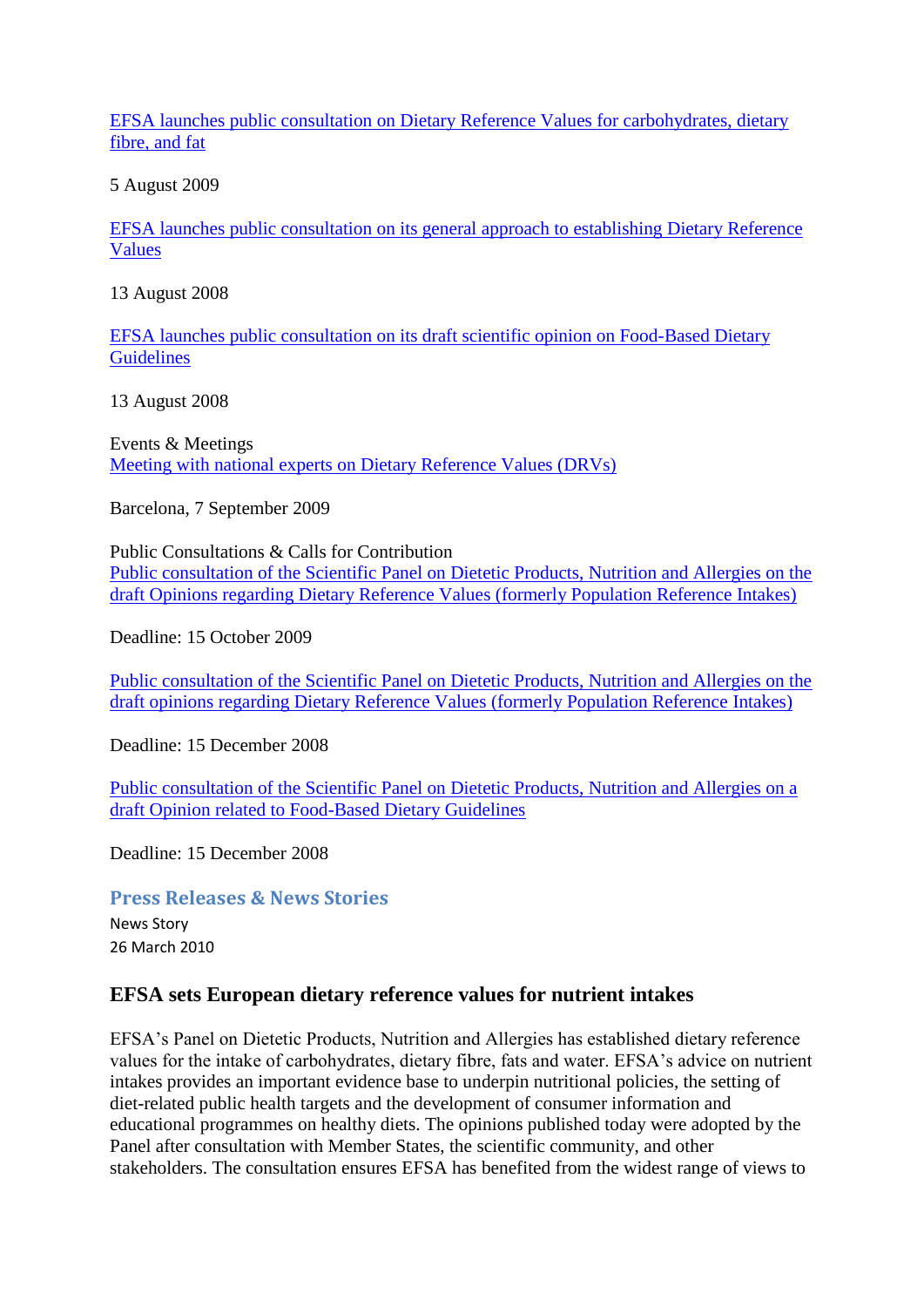finalise the work and provide the most up-to-date, clear and comprehensive advice to EU decision makers.

Dietary reference values indicate the amount of an individual nutrient that people need for good health depending on their age and gender. The European Commission asked EFSA to update previous European advice in this area, taking into account new scientific evidence and recent recommendations issued at national and international level. EFSA delivers today its first opinions on dietary reference values (DRVs) for carbohydrates dietary fibre, fats, and water. These will be followed by opinions on DRVs for vitamins and minerals.

The Panel conclusions are summarised below:

- The intake of **total carbohydrates** including carbohydrates from starchy foods such as potatoes and pasta, and from simple carbohydrates such as sugars - should range from 45 to 60% of the total energy intake for both adults and children.
- For **sugars** there is good evidence that frequent consumption of foods high in sugars increases the risk of tooth decay. Data also show links between high intakes of sugars in form of sugar sweetened beverages and weight gain. The Panel however found there was insufficient evidence to set an upper limit for sugars. This is because the possible health effects are mainly related to patterns of food consumption – ie the types of foods consumed and how often they are consumed – rather than a relation to the total intake of sugars itself. Evidence regarding patterns of consumption of sugar-containing foods should be considered by policy makers when making nutrition recommendations and developing food-based dietary guidelines at national level.
- A daily intake of 25 grams of **dietary fibre** is adequate for normal bowel function in adults. In addition evidence in adults shows there are health benefits associated with higher intakes of dietary fibre (e.g. reduced risk of heart disease, type 2 diabetes and weight maintenance).
- Evidence is still inconclusive on the role of the glycemic index and glycemic load[1] in maintaining weight and preventing diet-related diseases.
- Intakes of **fats** should range between 20 to 35% of the total energy intake, with different values given for infants and young children taking into account their specific developmental needs.
- There is good evidence that higher intakes of **saturated fats** and **trans fats** lead to increased blood cholesterol levels which may contribute to development of heart disease. Limiting the intake of saturated and tran fats, with replacement by mono- and poly-unsaturated fatty acids, should be considered by policy makers when making nutrient recommendations and developing food-based dietary guidelines at national level.
- A daily intake of 250 mg of **long-chain omega-3 fatty acids** for adults may reduce the risk of heart disease.
- For water a daily intake of 2.0 litres is considered adequate for women and 2.5 litres for men.

The NDA Panel also published two further opinions, one laying down the general principles for establishing dietary reference values, and another providing advice to policy makers on how to translate nutritional recommendations into messages about foods, called food-based dietary guidelines (FBDGs). FBDGs can guide consumers on what to eat and help them make healthy dietary choices.

The opinions published were finalised following comments received between 2008 and 2009 during an on line consultation process.

In September 2009, EFSA also organised a special meeting with nutrition experts from Member States to exchange views on the draft opinions.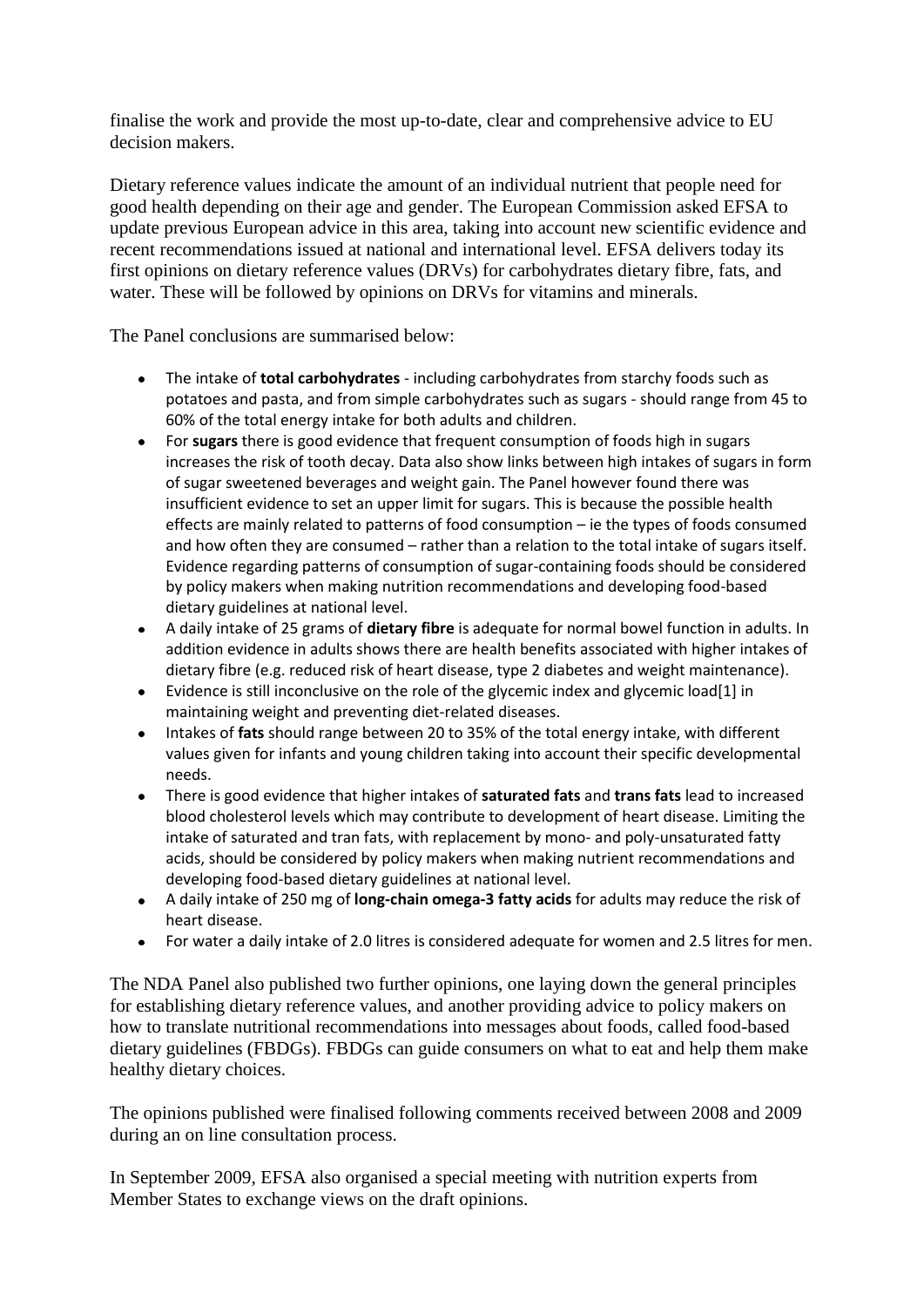- [Scientific Opinion on principles for deriving and applying Dietary Reference Values](http://www.efsa.europa.eu/en/scdocs/scdoc/1458.htm)
- **[Scientific Opinion on Dietary Reference Values for water](http://www.efsa.europa.eu/en/scdocs/scdoc/1459.htm)**
- **•** [Scientific Opinion on establishing Food-Based Dietary Guidelines](http://www.efsa.europa.eu/en/scdocs/scdoc/1460.htm)
- [Scientific Opinion on Dietary Reference Values for fats, including saturated fatty acids,](http://www.efsa.europa.eu/en/scdocs/scdoc/1461.htm)  [polyunsaturated fatty acids, monounsaturated fatty acids,](http://www.efsa.europa.eu/en/scdocs/scdoc/1461.htm) *trans* fatty acids, and cholesterol
- [Scientific Opinion on Dietary Reference Values for carbohydrates and dietary fibre](http://www.efsa.europa.eu/en/scdocs/scdoc/1462.htm)
- [Meeting with national experts on Dietary Reference Values \(DRVs\)](http://www.efsa.europa.eu/en/events/event/af090907.htm)
- [Topics A-Z: Dietary reference values and dietary guidelines](http://www.efsa.europa.eu/en/ndatopics/topic/drv.htm)  $\bullet$

#### **For media enquiries, please contact:**  Lucia de Luca, Press Officer or Steve Pagani, Head of Press Office Tel: +39 0521 036149 Email: [Press@efsa.europa.eu](mailto:Press@efsa.europa.eu)

### **Scientific Documents**

# **Scientific Opinion on principles for deriving and applying Dietary Reference Values**

Question number: EFSA-Q-2008-463 Adopted: 4 December 2009

[Summary](http://www.efsa.europa.eu/en/scdocs/doc/s1458.pdf)  $\overline{L}(0.1 \text{ Mb})$ 

[Opinion](http://www.efsa.europa.eu/en/scdocs/doc/1458.pdf)  $\Box$  (0.3 Mb)

[Outcome of the Public consultation on the Draft Opinion of the Scientific Panel on Dietetic Products,](http://www.efsa.europa.eu/en/scdocs/doc/1504.pdf)  [Nutrition, and Allergies \(NDA\) on principles for deriving and applying Dietary Reference Values](http://www.efsa.europa.eu/en/scdocs/doc/1504.pdf) (0.2 Mb)

#### **Summary**

The European Commission has requested EFSA to review the existing advice of the Scientific Committee on Food on Population Reference Intakes for energy, nutrients and other substances with a nutritional or physiological effect. These reference values date from 1993. Since then new scientific data have become available for some of the nutrients, and scientific advisory bodies in many European Union Member States and in the United States have reported on recommended dietary intakes.

This Opinion focuses on the general principles for development and application of Dietary Reference Values (DRVs) - quantitative reference values for nutrient intakes for healthy individuals and populations which may be used for assessment and planning of diets.

Similarly to the earlier Scientific Committee on Food (SCF) report in 1993 the Panel proposes to derive the following Dietary Reference Values: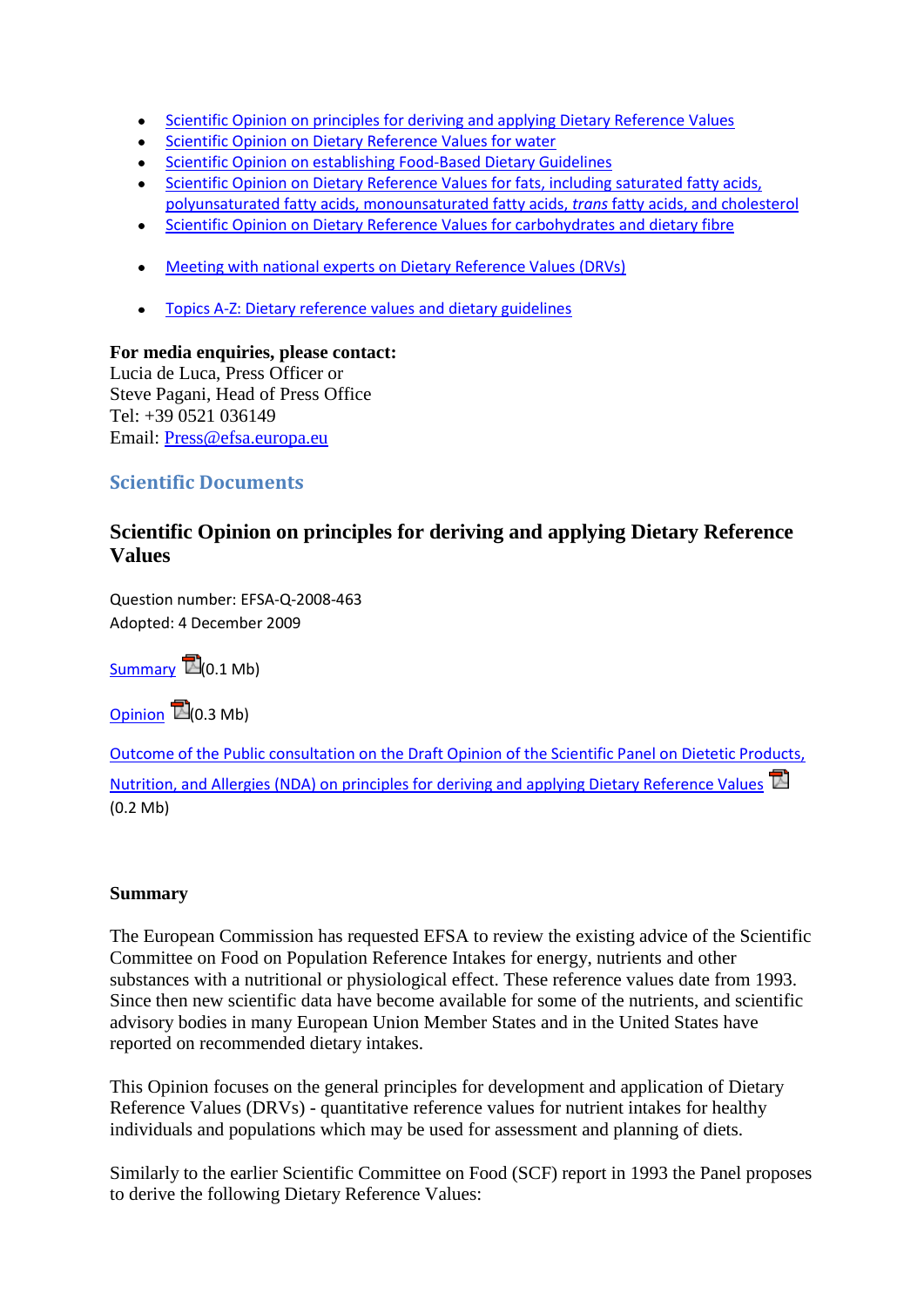- *Population Reference Intakes (PRI)*: the level of (nutrient) intake that is adequate for virtually all people in a population group.
- *Average Requirement (AR)*: the level of (nutrient) intake that is adequate for half of the people in a population group, given a normal distribution of requirement.
- *Lower Threshold Intake (LTI)*: the level of intake below which, on the basis of current knowledge, almost all individuals will be unable to maintain "metabolic integrity", according to the criterion chosen for each nutrient.

In addition, the Panel also proposes to derive the following Dietary Reference Values:

- *Adequate Intake (AI)*: the value estimated when a Population Reference Intake cannot be established because an average requirement cannot be determined. An Adequate Intake is the average observed daily level of intake by a population group (or groups) of apparently healthy people that is assumed to be adequate.
- *Reference Intake ranges for macronutrients (RI)*: the intake range for macronutrients, expressed as % of the energy intake. These apply to ranges of intakes that are adequate for maintaining health and associated with a low risk of selected chronic diseases.

The Panel will not address the Tolerable Upper Intake Level (UL) as this has been assessed previously. The Tolerable Upper Intake Level is the maximum level of total chronic daily intake of a nutrient (from all sources) judged to be unlikely to pose a risk of adverse health effects to humans[1].

Some of the Reference Values - the Average Requirement, Population Reference Intake and the Lower Threshold Intake - relate to nutrient requirements that are defined by specific criteria of nutrient adequacy. In defining nutrient requirements the selection of criteria to establish nutrient adequacy is an important step. For most nutrients a hierarchy of criteria for nutrient adequacy can be established, ranging from prevention of clinical deficiency to optimisation of body stores, or status. Which criterion, or combination of criteria, will be the most appropriate will be decided on a case-by-case basis.

Within any lifestage group, nutrient requirements vary between individuals and the Average Requirement, Population Reference Intake and Lower Threshold Intake represent different points on the distribution of individual requirements. Nutrient requirements also differ with age, sex and physiological condition, due to differences in the velocity of growth for the younger age groups, and age-related changes in nutrient absorption and body functions and/or functional capacity, such as renal function. Especially in older subjects, variability in functional capacity and in energy expenditure appears higher than in younger adults, particularly for elderly above 75 years.

Because of this, Dietary Reference Values are developed for different life stage and sex groups. The Panel proposes to define the age ranges used for each nutrient on a case-by-case basis depending on the available data. For the age group <6 months requirements are considered to be equal to the supply from breast-milk, except on a case-by-case basis where this does not apply. Separate reference values will be established for pregnant and lactating women, taking into account the additional nutrient requirement for the formation of new tissues, or to compensate for the nutrients lost to the body in the form of human milk, respectively, and considering the physiological adaptations that occur during these conditions.

Interpolation or extrapolation between population groups will be used in instances where no data are available for defined age and sex groups. Scaling methods using isometric (linear with body weight) or allometric (body weight to the power of a chosen exponent) or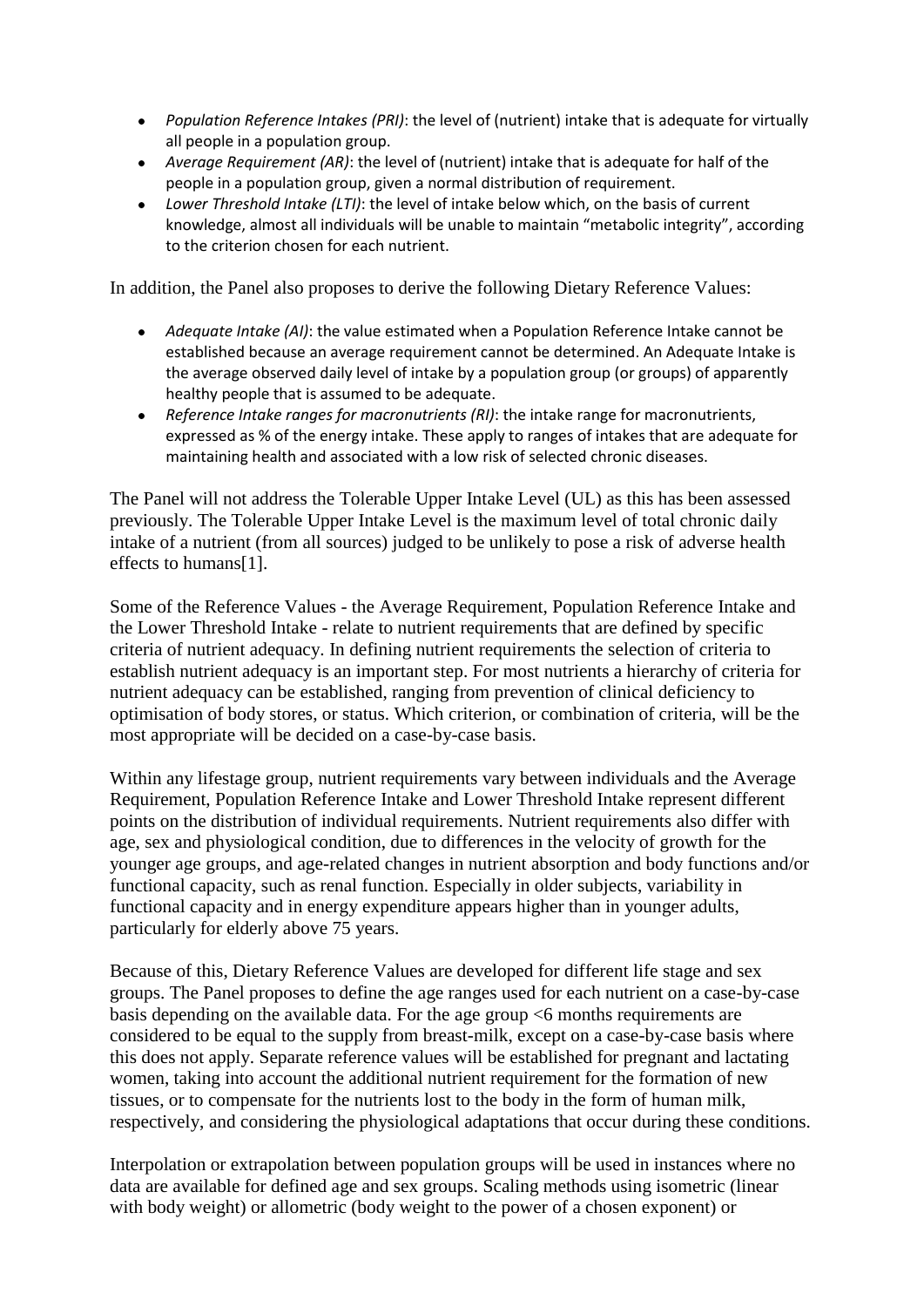interpolation based on other non predefined parameters are being used. Which method is the most appropriate will be decided on a case-by-case basis.

Reference heights and weights are useful when more specificity about body size and nutrient requirements are needed than that provided by life stage categories. In the absence of more recent data, reference weights will be the same as in the SCF report, and for children <1 year, as established by the WHO for fully breastfed infants.

Dietary reference values can be used for different purposes, such as in diet assessment and diet planning, both at the population and individual level, but also as a basis for reference values in food labelling, and in establishing food based dietary guidelines.

In dietary assessment of groups the Average Requirement can be used to estimate the prevalence of inadequate intakes of micronutrients (the Average Requirement cut-point method), if the distribution of nutrient intakes is normal, and intakes are independent from requirements. The Population Reference Intake should not be used for this purpose as this would result in overestimation of the proportion of the group at risk of inadequacy. Probabilistic methods, taking into account both the intake and requirement variation might be used as an alternative, and in case distributions are skewed.

For macronutrients with a defined reference intake range for individuals, the distribution of usual intake of individuals may be assessed to ascertain what proportion of the group lies outside the reference lower and upper limits of the range. In case of energy, the mean usual intake of energy of a defined group, relative to the average requirement, may be used in assessing the adequacy.

For assessment of adequacy of nutrient intakes in individuals Dietary Reference Values are of limited use. Usual intakes below the AR are likely inadequate, and below the Lower Threshold Intake very probably inadequate, while chronic intakes above the Tolerable Upper Intake Level may be associated with an increased risk of adverse effects. For a valid assessment of the adequacy of an individual's usual intake, combined information with anthropometric, biochemical (status) and clinical data is needed.

In dietary planning for groups the usual intake distribution should be between the AR and UL to avoid inadequate, respectively excessive intakes. For nutrients such as vitamins, minerals, and protein, the PRI can be a practical starting point. However, target median intakes higher than the Population Reference Intake might be considered, especially in case of a skewed intake distribution. For macronutrients the distribution of usual intake of individuals should be such as to minimise the proportion of the group that lies outside the reference lower and upper limits of the range. For energy, the reference intake (estimated average energy requirement) of the group based on sex, age, height, weight, and physical activity level of the group may be used as a planning goal.

The goal of planning diets for individuals is to have a low probability of inadequacy while minimising potential risk of excess for each nutrient. For nutrients such as vitamins, minerals, and protein, this is done by ensuring that the usual intake meets the Population Reference Intake or Adequate Intake while not exceeding the Tolerable Upper Intake Level. Population Reference Intakes would be an overestimation for most individuals. For macronutrients which have a reference intake range, the usual intake of individuals should be between the lower and upper bounds of the reference range. For energy, the reference intake (average energy requirement) based on an individual's sex, age, height, weight, and physical activity level may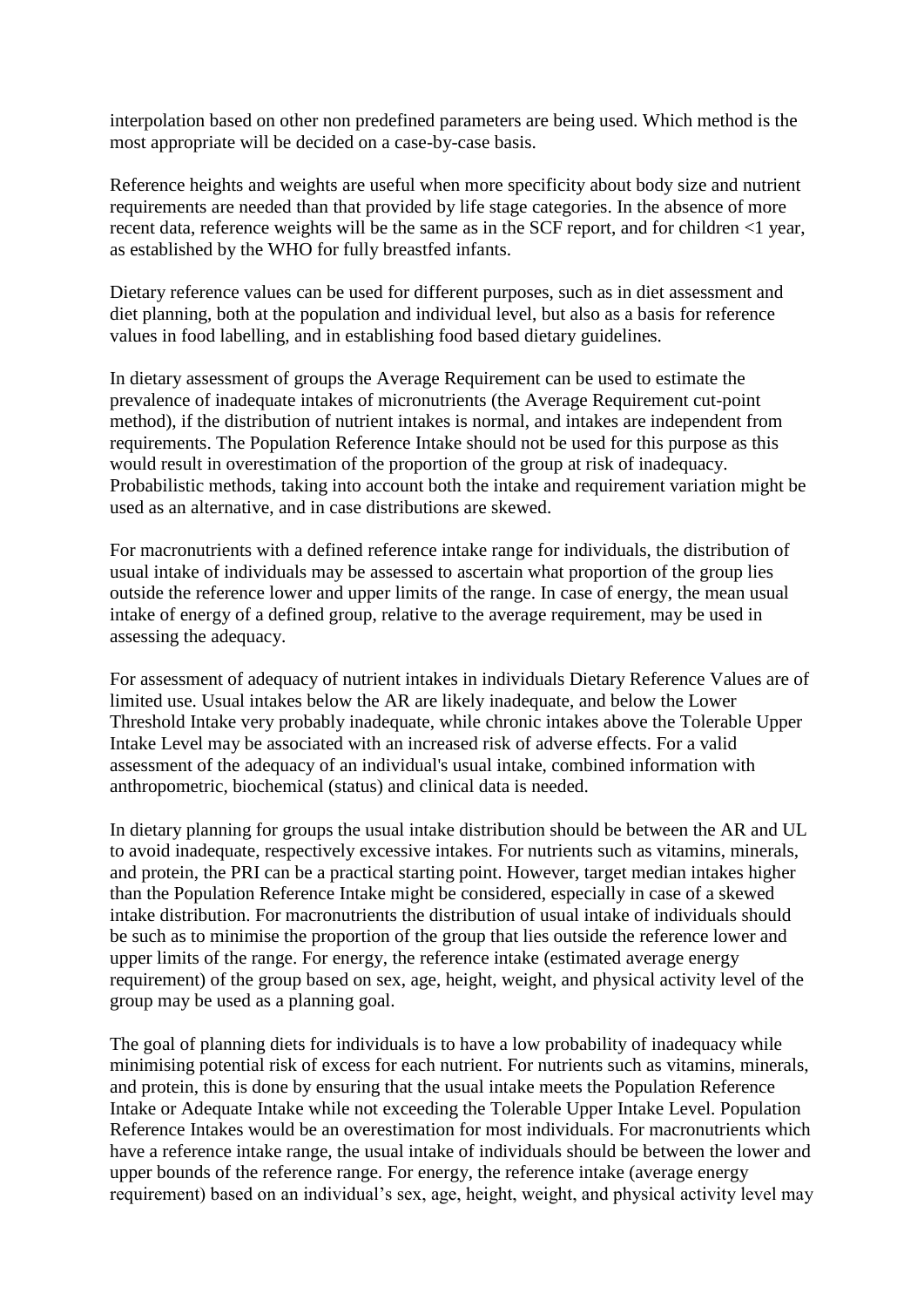be used as an initial planning goal; however, body weight must be monitored and intake adjusted as appropriate.

## **Scientific Opinion on establishing Food-Based Dietary Guidelines**

Question number: EFSA-Q-2005-015c Adopted: 4 December 2009

[Summary](http://www.efsa.europa.eu/en/scdocs/doc/s1460.pdf)  $\overline{\mathbb{E}}$ (0.1 Mb)

[Opinion](http://www.efsa.europa.eu/en/scdocs/doc/1460.pdf)  $\Box$  (0.6 Mb)

[Outcome of the Public Consultation on the Draft Opinion of the Scientific Panel on Dietetic Products,](http://www.efsa.europa.eu/en/scdocs/doc/1506.pdf)  [Nutrition, and Allergies \(NDA\) on establishing Food-Based Dietary Guidelines](http://www.efsa.europa.eu/en/scdocs/doc/1506.pdf) (20.3 Mb)

### **Summary**

The European Commission requested the European Food Safety Authority (EFSA) to provide guidance on the translation of nutrient based dietary advice into guidance, intended for the European population as a whole, on the contribution of different foods or food groups to an overall diet that would help to maintain good health through optimal nutrition (food-based dietary guidelines).

In preparing its scientific advice to the Commission, the EFSA Scientific Panel on Dietetic Products, Nutrition and Allergies (NDA) reviewed the reasons and general principles for food-based dietary guidelines (FBDG), identified relevant scientific information for establishing FBDG for individual countries within the EU and summarised steps for implementation, monitoring and evaluation for individual countries. Recent reviews and papers on food-based dietary guidelines, on Dietary Reference Values and available information on diet-related health problems and dietary patterns in Europe were taken into account. The Panel also used a questionnaire to gather information on already existing foodbased dietary guidelines in a number of EU Member States.

Food-based dietary guidelines constitute science-based policy recommendations in the form of guidelines for healthy eating. They are primarily intended for consumer information and education, and as such, they should be appropriate for the region or country, culturally acceptable and practical to implement. Moreover, they should be consistent, easily understood and easily memorable.

The development of food-based dietary guidelines consists of the integration of scientific knowledge about nutrients, foods and health in order to identify dietary patterns that facilitate the achievement of desirable food and nutrient intakes.

Food-based dietary guidelines should focus on the diet-disease relationships of particular relevance to the specific population. In most EU Member States, overweight and obesity, cardiovascular diseases, cancer, hypertension, dyslipidaemia, type 2 diabetes, and osteoporosis can be identified as important diet-related public health issues. However, the prevalence of these conditions varies considerably between countries. A number of nutrients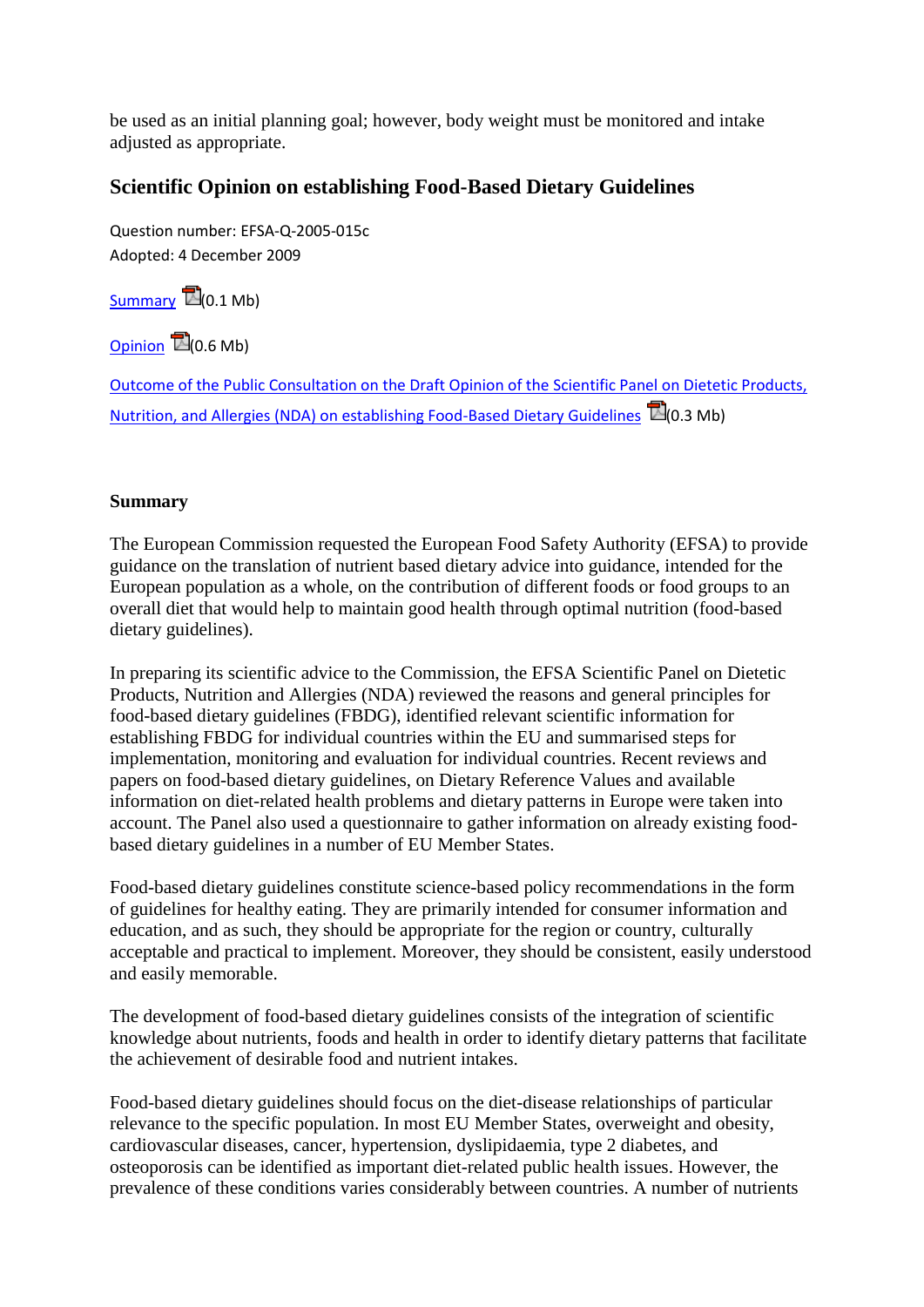of public health importance for EU populations have been identified, i.e. nutrients for which there is evidence of dietary imbalance that might influence the development of these conditions. These include nutrients that might be consumed to excess, e.g. energy, total fat, saturated and *trans* fatty acids, sugars and salt, as well as those for which intake might be inadequate, e.g. unsaturated fatty acids, dietary fibre, water, as well as some vitamins and minerals (such as vitamin D, folate, potassium, calcium, iron, iodine). The occurrence of such nutrient imbalances varies between countries. The differences between EU countries in the prevalence of nutrient imbalances and diet-related public health issues, together with the considerable disparities across countries in dietary habits and traditions, require that foodbased dietary guidelines be established by country or region.

The development of food-based dietary guidelines may be carried out using a stepwise approach:

- *Identification of diet-health relationships*  Evidence on diet-health relationships is available from reviews that are carried out regularly by national and international agencies;
- *Identification of country specific diet-related health problems*  Specific diet-related health patterns, disease and mortality rates, should be reviewed to identify and prioritise nutrition problems of public health significance;
- *Identification of nutrients of public health importance*  Nutrient imbalances in the population (groups) should be identified by comparing habitual intake from dietary surveys to Dietary Reference Values, and by using anthropometric and available biochemical indicators of nutritional status;
- Identification of foods relevant for food-based dietary quidelines Food groups that are sources of nutrients of public health importance and foods for which intakes explain differences between groups who do and do not achieve target nutrient recommendations should be identified from observed patterns of dietary intake. Intake of food groups with established relationships to health (e.g. fruit and vegetables) should also be estimated;
- *Identification of food consumption patterns*  Food consumption patterns in the population that are consistent with the achievement of recommended intakes of nutrients should be identified. In addition, it is important to identify population characteristics for each pattern. Recommendations for food-based dietary guidelines should be made taking into account specific needs of population groups;
- *Testing and optimising food-based dietary guidelines*  The coherence and effectiveness of food-based dietary guidelines in meeting nutrient recommendations should be confirmed by modelling of food and nutrient intake data and the food-based dietary guidelines should be adapted appropriately;
- *Graphical representations of food-based dietary guidelines*  Graphical representations of food-based dietary guidelines may be developed in order to facilitate communication to consumers.

To be successful, the process of developing and implementing food-based dietary guidelines should be conducted using a multi-disciplinary approach. The early involvement of stakeholders is recommended to promote the acceptance of the outcome.

It is recommended that food-based dietary guidelines should be consistent with other public policies that have an impact on food availability and be integrated with other policies related to health promotion.

Once established, food-based dietary guidelines should be implemented and their impact monitored and evaluated.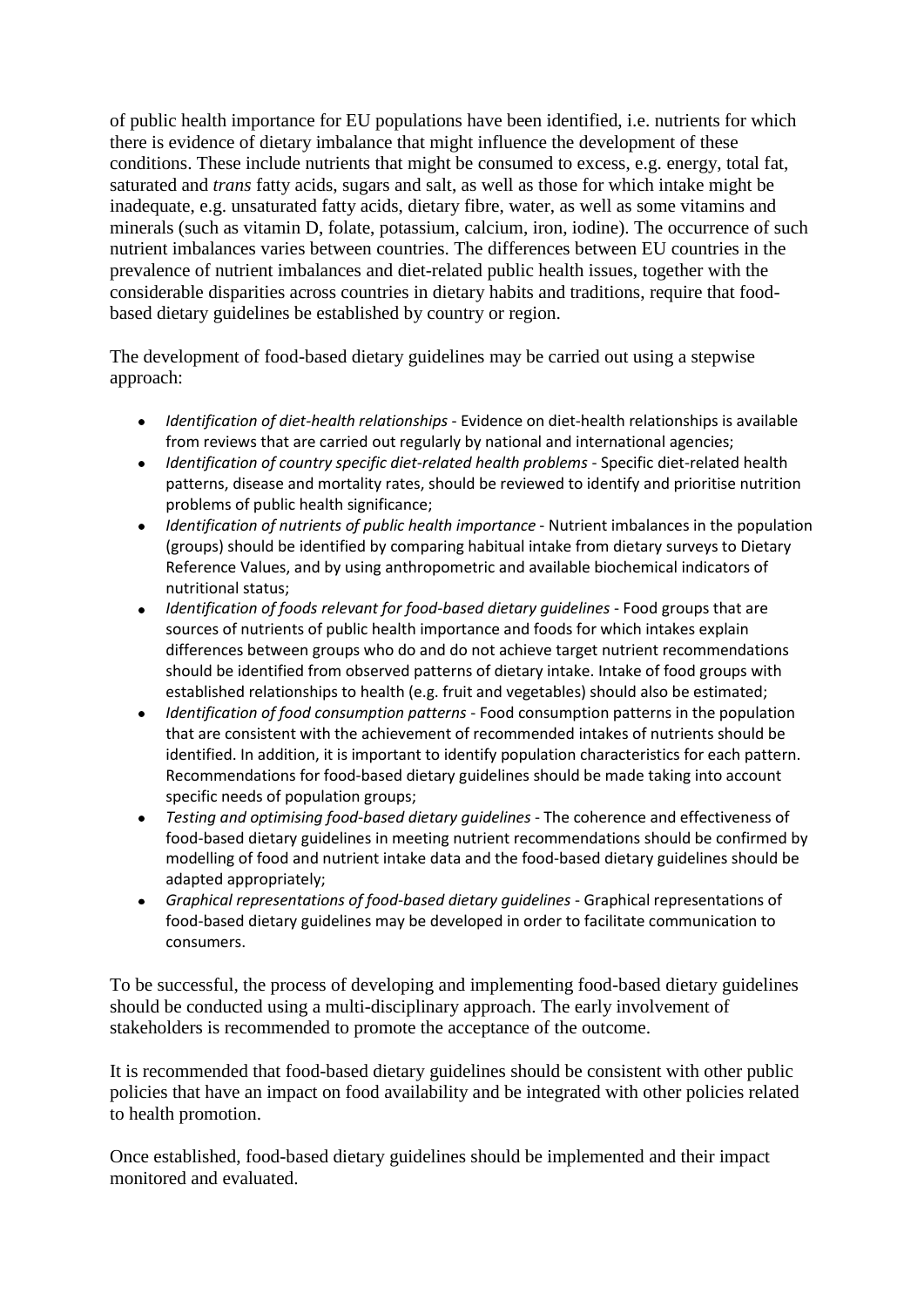# Tolerable upper intake levels for vitamins and minerals

# (updated in April 2003)

### **Terms of Reference**

The European Commission has requested the Scientific Committee on Food (SCF):

- a. To review the upper levels of daily intakes of individual vitamins and minerals that are unlikely to pose a risk of adverse health effects.
- b. To provide the basis for the establishment of safety factors, where necessary, for individual vitamins and minerals which would ensure the safety of fortified foods and food supplements containing these nutrients.

### **Workplan**

It is planned that all the vitamins, essential minerals and trace elements which were included by the SCF in its report on recommended dietary intakes (SCF, 1993) will be considered in this review on upper levels, i.e. vitamin A (retinol and  $\beta$ -carotene), vitamin D, vitamin E, vitamin K, thiamin, riboflavin, niacin, vitamin B  $_6$ , vitamin B  $_{12}$ , folate, biotin, pantothenic acid, vitamin C, sodium, potassium, chloride, fluoride, iodide, magnesium, calcium, phosphorus, iron, zinc, copper, manganese, selenium, molybdenum, and chromium.

On 19 October 2000 the SCF expressed an opinion on *[guidelines for the](http://ec.europa.eu/food/fs/sc/scf/out80a_en.pdf)  [development of Tolerable Upper Intake Levels for vitamins and minerals](http://ec.europa.eu/food/fs/sc/scf/out80a_en.pdf)* , together with opinions on Tolerable Upper Intake Levels for the following nutrients:  $\beta$  [-carotene](http://ec.europa.eu/food/fs/sc/scf/out80b_en.pdf) , *[vitamin B6](http://ec.europa.eu/food/fs/sc/scf/out80c_en.pdf)* , *[vitamin B12](http://ec.europa.eu/food/fs/sc/scf/out80d_en.pdf)* , *[folate](http://ec.europa.eu/food/fs/sc/scf/out80e_en.pdf)* , *[manganese](http://ec.europa.eu/food/fs/sc/scf/out80f_en.pdf)* , *[selenium](http://ec.europa.eu/food/fs/sc/scf/out80g_en.pdf)* and *[molybdenum](http://ec.europa.eu/food/fs/sc/scf/out80h_en.pdf)* .

On 22 November 2000 the SCF expressed an opinion on the Tolerable Upper Intake Level of *[vitamin B2](http://ec.europa.eu/food/fs/sc/scf/out80i_en.pdf)* .

On 11 July 2001 the SCF expressed an opinion on the Tolerable Upper Intake Level of *[vitamin B1](http://ec.europa.eu/food/fs/sc/scf/out93_en.pdf)* .

On 26 September 2001 the SCF expressed two opinions on the Tolerable Upper Intake Levels of *[Biotin](http://ec.europa.eu/food/fs/sc/scf/out106_en.pdf)* and *[Magnesium](http://ec.europa.eu/food/fs/sc/scf/out105_en.pdf)* .

On 17 April 2002 the SCF expressed two opinions on the Tolerable Upper Intake Levels of [pantothenic acid](http://ec.europa.eu/food/fs/sc/scf/out80k_en.pdf) and [nicotinic acid and nicotinamide \(niacin\).](http://ec.europa.eu/food/fs/sc/scf/out80j_en.pdf)

On 26 September 2002 the SCF expressed two opinions on the Tolerable Upper Intake Levels of [iodine](http://ec.europa.eu/food/fs/sc/scf/out146_en.pdf) and preformed [vitamin A \(retinol and retinyl esters\).](http://ec.europa.eu/food/fs/sc/scf/out145_en.pdf)

On 4 December 2002 the SCF expressed an opinion on the Tolerable Upper Intake Level of [vitamin D.](http://ec.europa.eu/food/fs/sc/scf/out157_en.pdf)